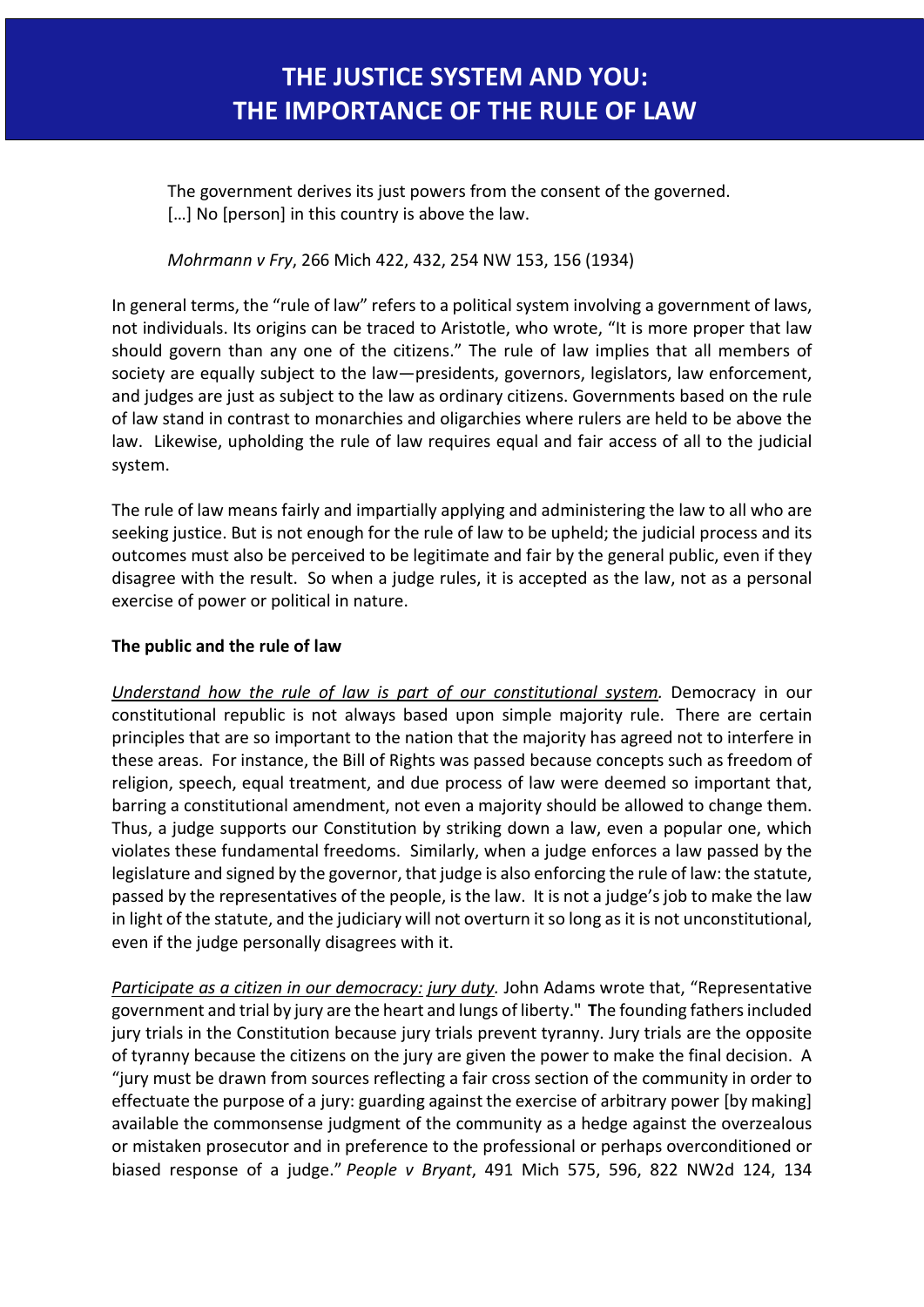(2012)(cleaned up). And most jurors who participate in a case find that they come away from the experience with a greater respect for and understanding of our justice system.

*Work to improve our system.* Like anything else, the judicial system can be improved, made more accessible and more just. The legislature, the court itself, the State Bar of Michigan, and various groups all work toward this goal.

- The Michigan Justice for All (JFA) Commission is committed to providing 100% access to our civil justice system and welcomes citizen input.
- The SBM has many [resources](https://www.michbar.org/generalinfo/lawlinks) available on civics and civic engagement.

# **Judges and the Rule of Law**

The Founding Fathers created three independent and equal branches of government – the executive, the legislative and the judicial – specifically to establish checks and balances on other branches of government. The fact that a judge does or does not agree with the actions of another branch of government does not make the judiciary political – it simply reflects checks and balances at work.

*What if a judge's ruling is unjust?* Sometimes a judge might make a wrong decision by misunderstanding the law or facts. We're all human. Our judicial system has various ways to review judges' decisions, including appeals to the Court of Appeals and the Supreme Court. And if a judge is truly acting outside of the law, the judge can be investigated and potentially removed from office. These safeguards are all part of our justice system.

But sometimes a judge rules in accordance with the law and people disagree with the outcome. That's okay, but it should not lead to personal attacks on the judge, especially by those in other branches of government. Nobody, especially dedicated public servants, should live in fear for trying to uphold our Constitution and laws. Everyone has the right to disagree with a court's decision. But those who openly mock a judge's legitimacy, engage in personal attacks, or threaten retaliation due to an unfavorable ruling not only contribute to public mistrust of the judiciary, but also undermine the very foundation of our democracy. Democracy can be dismantled by words as well as actions.

*Should we look at judges' rulings as political?* The judge's role is to interpret and apply the law. On sensitive topics, these rulings can appear political because one side "won" and the other side "lost." But that is just a result of the judicial system applying the law. U.S. Supreme Court Chief Justice John Roberts said: "We do not have Obama judges or Trump judges, Bush judges or Clinton judges…what we have is an extraordinary group of dedicated judges doing their level best to do equal right to those appearing before them. That independent judiciary is something we should all be thankful for." We should never presume that a judicial decision was a product of political affiliation. And if the ruling was wrong, that is why we have appellate courts.

## **Lawyers and the rule of law**

When Shakespeare wrote, "The first thing we do, let's kill all the lawyers," it was a compliment; the line was spoken by a rebel who thought that if he disturbed law and order,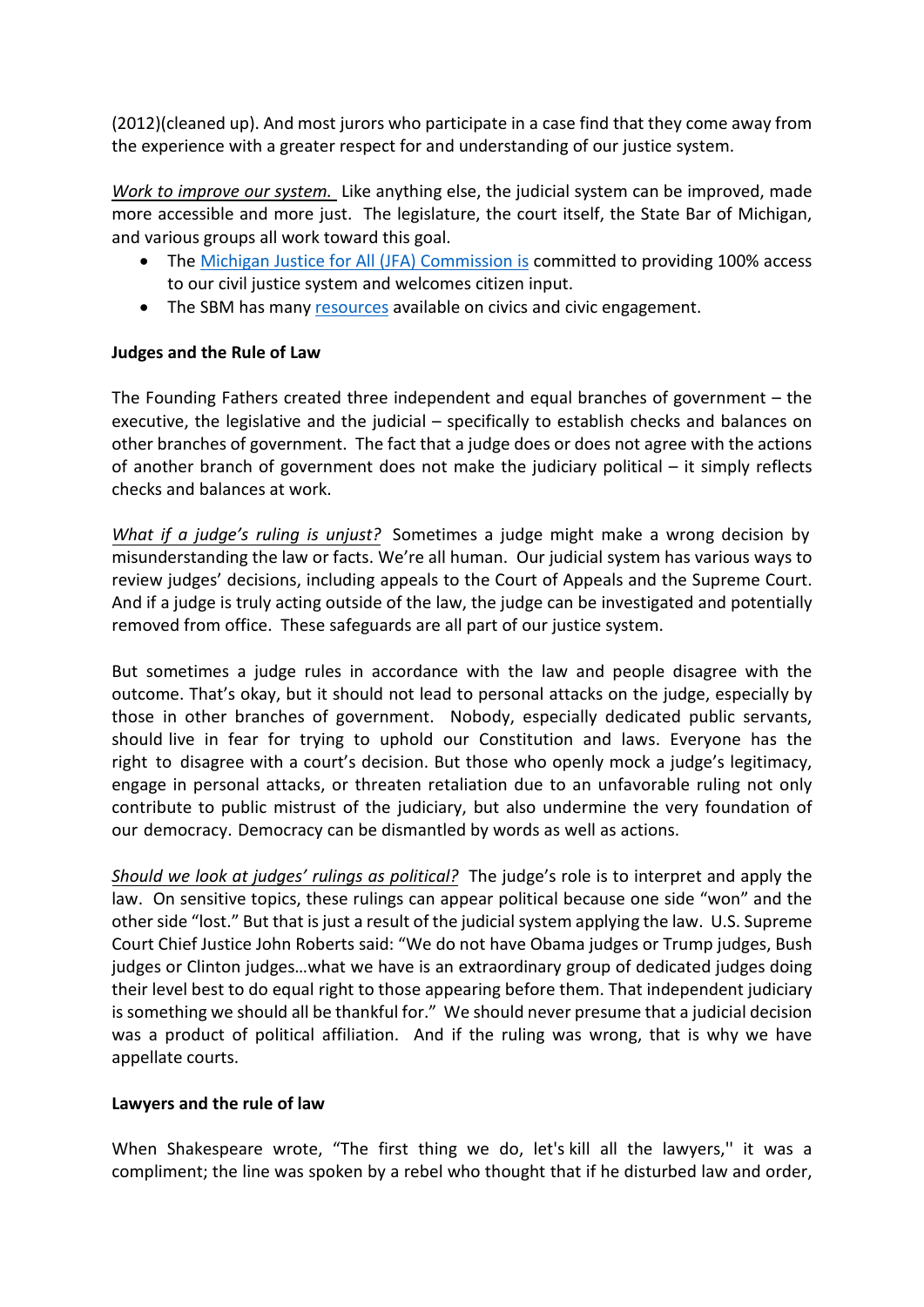he could become king. Lawyers have historically been the bulwark in support of the rule of law; eliminating them weakens the rule of law.

The Michigan Supreme Court has given the State Bar of Michigan the mission to aid in promoting improvements in the administration of justice and advancements in jurisprudence. [Rule 1, Supreme Court Rules Concerning the State Bar of Michigan.](https://courts.michigan.gov/courts/michigansupremecourt/rules/documents/rules%20concerning%20the%20state%20bar%20of%20michigan.pdf) To that end, numerous SBM [committees](https://www.michbar.org/generalinfo/committees) engage directly in that work.

*Why do lawyers defend people accused of horrible things?* Our system is built on principles like equality, fairness, tolerance, and freedom. These values are inherent in the legal profession; they are inculcated as a part of attorney training, they are socialized to understand that these principles transcend differences in matters of policy and politics. It's why Anthony Griffin, an African American lawyer at the ACLU, represented the Ku Klux Klan, or Ted Olsen, a prominent conservative and Republican, argued against California's ban on same-sex marriage in the Supreme Court. It's why John Adams defended British soldiers accused of killing colonists in the Boston Massacre. Lawyers are not defending the crime. They are defending rights and liberties—to which we all are entitled—that are enshrined in the Constitution. They are ensuring that the procedures are fair, that the accused has not been mistreated and that the government has met its burden of proof beyond any reasonable doubt. These safeguards ensure that justice is there for the innocent and the guilty, the sympathetic as well as the unsympathetic defendant. These rights are defended so that all of us can have confidence in the fairness of the rule of law.

# *What if I can't find or afford a lawyer?*

[The SBM Legal Resource and Referral Center](https://lrs.michbar.org/) has resources to help. If you cannot afford to hire an attorney, the [Guide to Legal Help](https://michiganlegalhelp.org/guide-to-legal-help) is a new tool developed by MichiganLegalHelp.org that can assist you in determining if you qualify for legal aid or other resources.

## **Michigan Milestones in Defense of the Rule of Law**

Many important legal milestones in Michigan reflect upon the rule of law. Here are links to four fascinating stories of our common legal heritage:

- [https://www.michbar.org/programs/milestone/milestones\\_protectingtheimpaired](https://www.michbar.org/programs/milestone/milestones_protectingtheimpaired)
- [https://www.michbar.org/programs/milestone/milestones\\_theuninvitedear](https://www.michbar.org/programs/milestone/milestones_theuninvitedear)
- [https://www.michbar.org/programs/milestone/milestones\\_sojournertruth](https://www.michbar.org/programs/milestone/milestones_sojournertruth)
- [https://www.michbar.org/programs/milestone/milestones\\_ossiansweettrial](https://www.michbar.org/programs/milestone/milestones_ossiansweettrial)

## **The State Bar of Michigan and the Rule of Law**

The State Bar of Michigan is a "public body corporate" and consists of all persons licensed to practice law in Michigan. MCL 600.901. The regulation of the practice of law, the maintenance of high standards in the legal profession, and the discharge of the profession's duty to protect and inform the public are fundamental purposes of the Bar. The Bar provides